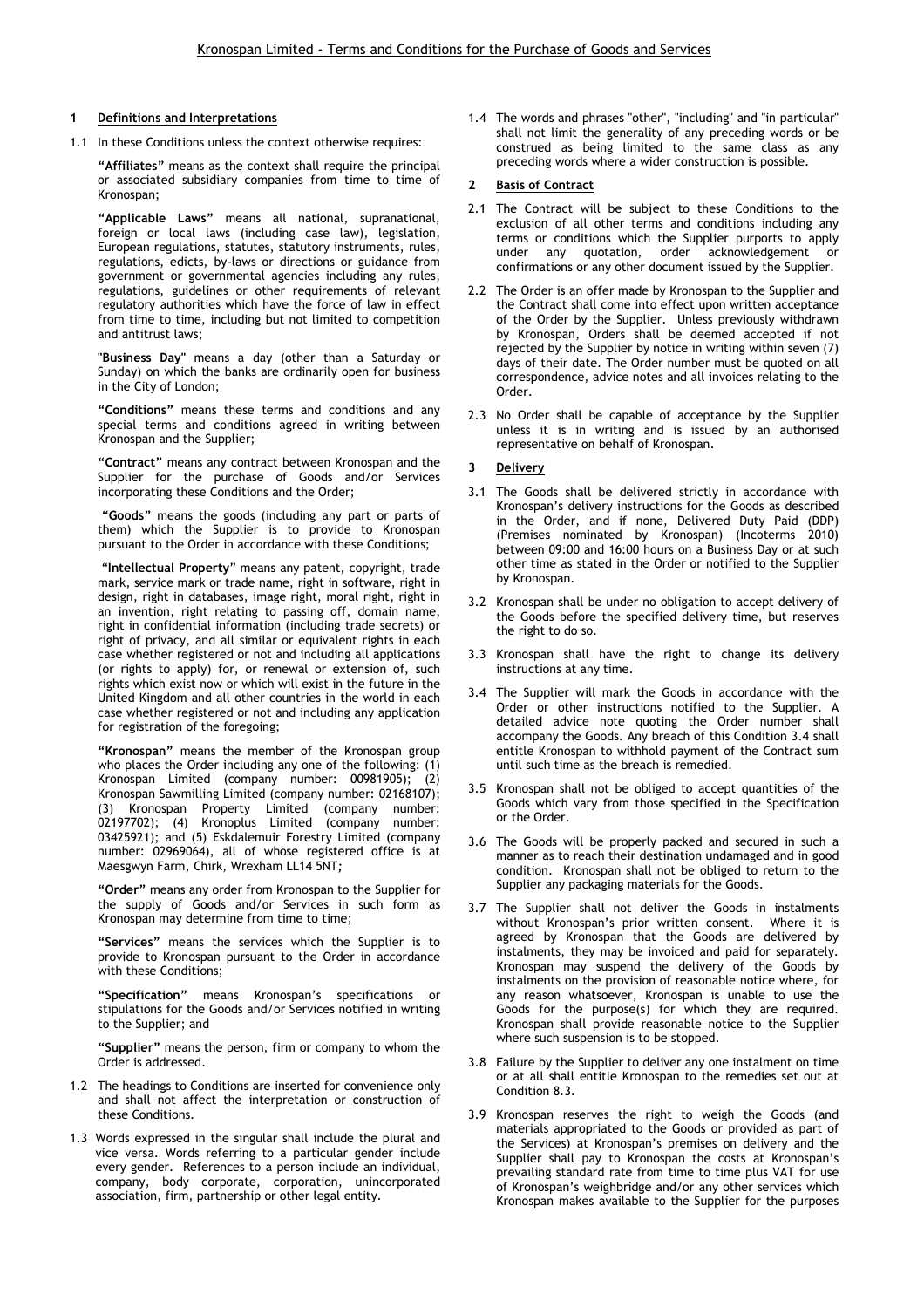of weighing the Goods. Kronospan is entitled to deduct such costs from the total sums payable under the Contract.

- 3.10 Kronospan reserves the right at any time during normal business hours to inspect, check or test (itself or through a nominee) any Goods ordered but not yet delivered and the performance or progress of the Supplier's obligations under the Contract. For this purpose, the Supplier shall provide to Kronospan, or otherwise arrange for, reasonable facilities of access to the Supplier's premises or any other premises. Such inspection, test or check shall not relieve the Supplier of liability under these Conditions nor does it imply acceptance of the Goods.
- 3.11 The Supplier shall, on demand, identify to Kronospan the name and address of any person other than the Supplier who:
	- (a) actually or apparently manufactured the Goods; and/or
	- (b) imported the Goods into the European Economic Area.

#### 4 Acceptance

- 4.1 Kronospan shall not be deemed to have accepted any Goods until it has had a reasonable time to inspect them following delivery or after any latent defect has become apparent. No inspection or testing by Kronospan whether before or after delivery of the Goods nor the signing of any delivery note or other document acknowledging physical receipt of any Goods shall be deemed to constitute or evidence acceptance or approval of the Goods for the purposes of the Sale of Goods Act 1979 (as amended) nor be deemed a waiver of Kronospan's rights either to cancel or return all or any part of the Goods where the Goods are found to be defective or not in accordance with the Contract, Order and Specification.
- 4.2 Kronospan may return the Goods to the Supplier at the Supplier's risk and expense or may notify the Supplier that the Goods are rejected whereupon the Goods shall be at the Supplier's risk and expense.
- 4.3 If the Supplier fails to deliver the Goods and/or perform the Services, in whole or in part, by the date and time specified (if no date specified, within three (3) months from the date of the Order), Kronospan shall be entitled to reject Goods not delivered on time or Services not performed on time and/or cancel the Order in respect of any Goods undelivered or Services unperformed and/or return any Goods already delivered which are no longer of use and/or recover from the Supplier any costs incurred by Kronospan as a result of the Supplier's failure to meet delivery obligations and/or recover any monies already paid to the Supplier under the Contract. Such rights in this Condition 4.3 shall be available to Kronospan irrespective of the cause of the delay, without prejudice to Kronospan's right to damages and other remedies against the Supplier for breach of contract.
- 4.4 The Supplier shall promptly keep Kronospan informed of any matter of which it is or reasonably should, as supplier of the Goods, be aware relating to the storage, transportation, handling, assembly or use of the Goods by Kronospan (including legislation or advice from responsible or professional or legal bodies in respect of raw materials used in the manufacture of the Goods) and the actions it has taken or proposes to take and those that Kronospan should take in relation to such matters.
- 4.5 Part deliveries may be rejected (in whole or in part) by Kronospan. Should Kronospan agree to accept partial or late deliveries in lieu of a single delivery, the Supplier agrees to pay for the delivery costs of such express delivery service that Kronospan shall reasonably require.

### 5 Title and Risk

5.1 The Goods shall be at the risk of the Supplier until they are delivered in accordance with the Contract when, without prejudice to any right of rejection which Kronospan may have under the Contract or by law, title to and risk in the Goods shall pass to Kronospan, provided that if Kronospan pays for the Goods prior to delivery, title to the Goods (and materials appropriated to the Goods or provided as part of the Services) shall pass to Kronospan when payment is made.

## 6 Provision of Services

- 6.1 If the Contract is for or includes Services to be performed by the Supplier then, the Supplier shall:
	- (a) provide the Services with reasonable skill and care;
	- (b) co-operate with Kronospan in all matters relating to the Services, and comply with all reasonable instructions of Kronospan;
	- (c) use personnel who are suitably skilled and experienced to perform the tasks assigned to them, and in sufficient number to ensure that the Supplier's obligations are fulfilled in accordance with the Contract;
	- (d) ensure that the Services will conform with all descriptions and specifications set out in the Order and the Specification, and that any deliverables shall be fit for any purpose expressly or impliedly made known to the Supplier by Kronospan for a period of at least three (3) years from the date of completion of performance of the Services unless stated otherwise in the Order;
	- (e) provide all equipment, tools and vehicles and such other items as are required to provide the Services;
	- (f) use the best quality goods, materials, standards and techniques, and ensure that all goods and materials supplied and used in the Services or transferred to Kronospan, will be free from defects in workmanship, installation and design;
	- (g) obtain and at all times maintain all necessary licences and consents
	- (h) comply with all Applicable Laws;
	- (i) observe all health and safety rules and regulations and any other security requirements that apply at any of Kronospan's premises; and
	- (j) comply with any reasonable instructions and guidelines issued by Kronospan from time to time.
- 6.2 Time of performance of the Services is of the essence of the Contract.

### Prices and Payment

- 7.1 The price (and currency) of the Goods and/or Services shall be stated in the Order (and the currency shall be UK pounds sterling unless stated otherwise in the Order). The price shall be inclusive of all packaging, packing, labelling, insurance and delivery costs and all other costs incurred by the Supplier in relation to the Goods and their delivery unless otherwise specified in the Order.
- 7.2 All sums payable under the Contract are exclusive of VAT which shall be added if appropriate at the rate prevailing at the relevant tax point but inclusive of any other applicable tax or duty payable upon such sums. VAT, where applicable, shall be payable by Kronospan subject to the submission of a valid VAT invoice to Kronospan by the Supplier.
- 7.3 The Supplier may only invoice Kronospan on or after delivery of the Goods or completion of the performance of the Services and invoices submitted early shall be deemed received on the date of delivery of the Goods or date of completion of the performance of the Services. Invoices shall be in such form as Kronospan specifies from time to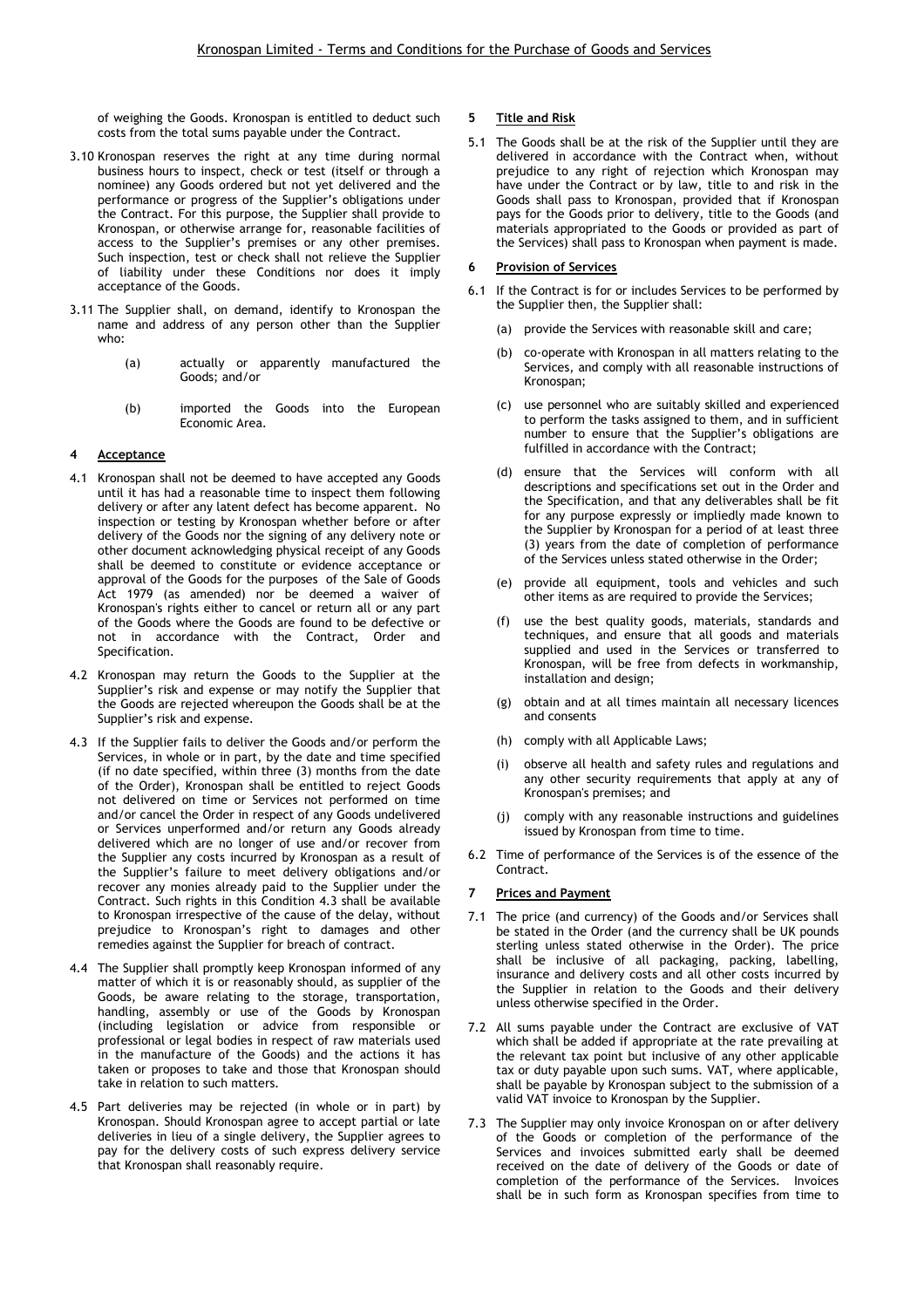time and shall be addressed to the Accounts Department at the address for Kronospan set out in the Contract. Kronospan's Order number shall be quoted clearly on each invoice and on all invoices, correspondence and advice notes.

- 7.4 Unless otherwise stated in the Order, Kronospan shall pay the price of the Goods and/or Services within ninety (90) days of the date of receipt by Kronospan of a correctly rendered invoice to a bank account nominated in writing by the Supplier.
- 7.5 Any delay by the Supplier in providing a correctly rendered invoice for any reason shall not prejudice Kronospan's right to an early payment discount or other preferential payment terms agreed between Kronospan and the Supplier.
- 7.6 Notwithstanding Condition 7.5 above, unless agreed otherwise between the parties three (3) per cent shall be discounted from the total amount of the invoice where Kronospan pays the price of the Goods and/or Services:
	- (a) on or before the  $15<sup>th</sup>$  day of a month where the correctly rendered invoice is received on or before the 15<sup>th</sup> day of the preceding month; or
	- (b) on or before the last day of a month where the correctly rendered invoice is received after the 15<sup>th</sup> day of the preceding month.
- 7.7 If Kronospan fails to pay any amount properly due and payable by it under the Contract, the Supplier shall have the right to charge interest on the overdue amount at the rate of two (2) per cent per annum above the base rate for the time being of HSBC Bank plc accruing on a daily basis from the due date up to the date of actual payment, whether before or after judgment. This Condition shall not apply to payments that Kronospan disputes in good faith.
- 7.8 The prices charged by the Supplier to Kronospan shall not exceed those prices charged by the Supplier to any other customer purchasing the same or similar goods and/or services in the same or smaller quantities and Kronospan shall be entitled to any discount for prompt payment, bulk purchase or volume of purchase customarily granted by the Supplier.
- 7.9 If the price is stated in the Order to be on a "time and materials" or "cost plus" basis or similar the Supplier shall give Kronospan access to all documents and information in the Supplier's possession or under its control to enable Kronospan to satisfy itself that the amount charged by the Supplier is properly and correctly charged in accordance with the Contract and in default Kronospan shall be entitled to withhold payment in whole or in part until such default is rectified to the satisfaction of Kronospan.
- 7.10 If any sums are due to Kronospan from the Supplier, then Kronospan shall be entitled to exercise the right to set-off such sums against any payments due to the Supplier from Kronospan under or in relation to this or any other Contract. The Supplier shall not be entitled to apply any amount due to Kronospan under the Contract in or towards payment of any sum owing by Kronospan to the Supplier in relation to any matter whatsoever.
- 7.11 Any money paid by Kronospan to the Supplier in respect of any Goods rejected under these Conditions together with any additional expenditure over and above the price specified in the Order reasonably incurred by Kronospan in obtaining other goods in replacement of any rejected Goods shall be paid by the Supplier to Kronospan within fourteen (14) days of the date of Kronospan's notice demanding the same or, at Kronospan's sole option, shall be deducted from the money still to be paid by Kronospan to the Supplier in relation to such Goods.

### 8 Warranties

8.1 Where Goods or Services are supplied with the benefit of specific warranty in the Order, such warranty shall apply in addition to the warranties set out in Condition 6.1 and Condition 8.2.

- 8.2 The Supplier undertakes, represents and warrants to Kronospan that the Goods to be provided by the Supplier shall:
	- (a) be accompanied with accurate, complete and comprehensible instructions for the treatment, assembly, use and/or storage of the Goods;
	- (b) conform to the Specification and with any instructions of Kronospan, and shall otherwise meet the requirements of the Order and this Contract;
	- (c) be of satisfactory quality, free from defects in materials and workmanship and fit for their intended purpose (whether such purpose is implied or expressly stated in the Specification, Orders or Contract) for a period of three (3) years from the date of delivery to Kronospan unless stated otherwise in the Order;
	- (d) be free from design and other inherent defects (save to the extent that the Goods have been supplied in accordance with designs of Kronospan) for a period of three (3) years from the date of delivery to Kronospan unless stated otherwise in the Order;
	- (e) comply with all Applicable Laws;
	- (f) conform strictly as to quality, quantity and description with any samples provided by the Supplier for the purpose of supply of Goods of that type.
- 8.3 The Supplier shall use its best endeavours to transfer or assign to Kronospan or otherwise obtain for the benefit of Kronospan any guarantee, warranty or other confirmation of quality, title or fitness for purpose given by any manufacturer of the Goods in respect of the Goods (or part thereof) to the extent that the same is capable of such transfer or assignment to Kronospan or otherwise providing such benefit for Kronospan.
- 8.4 The Supplier shall comply with all Applicable Laws in performing its obligations under this Contract.
- 8.5 Where there is any breach of the Supplier's warranty in the Order, Condition 6.1 or Condition 8.2 above or if any obligation, warranty or requirement imposed by, given or stated in the Contract in respect of the Goods or Services is not complied with, or the Goods or any instalment of the Goods are not delivered at the specified time or the Goods delivered are damaged Kronospan shall be entitled at its sole discretion without liability to the Supplier (arising out of such action) and without prejudice to any other right or remedy Kronospan may have to take one or more of the following actions to:
	- (a) cancel the Contract and treat the Contract as having never been entered into by the Supplier;
	- (b) reject the relevant Goods (in whole or in part) and any Goods already delivered which cannot be effectively and commercially used by reason of the non delivery of any undelivered Goods;
	- (c) refuse to accept any subsequent delivery of the Goods;
	- (d) recover from the Supplier any costs reasonably incurred by Kronospan in obtaining substitute goods or services from another supplier;
	- (e) require the Supplier at its sole cost to replace, repair the Goods or carry out such work as is necessary within fourteen (14) days so that the Goods conform to the Contract, Order and Specification whereupon the Supplier's warranty in the Order and Condition 8.2 shall continue to apply;
	- require the Supplier at its sole cost to re-execute the Services in accordance with the Contract, Order and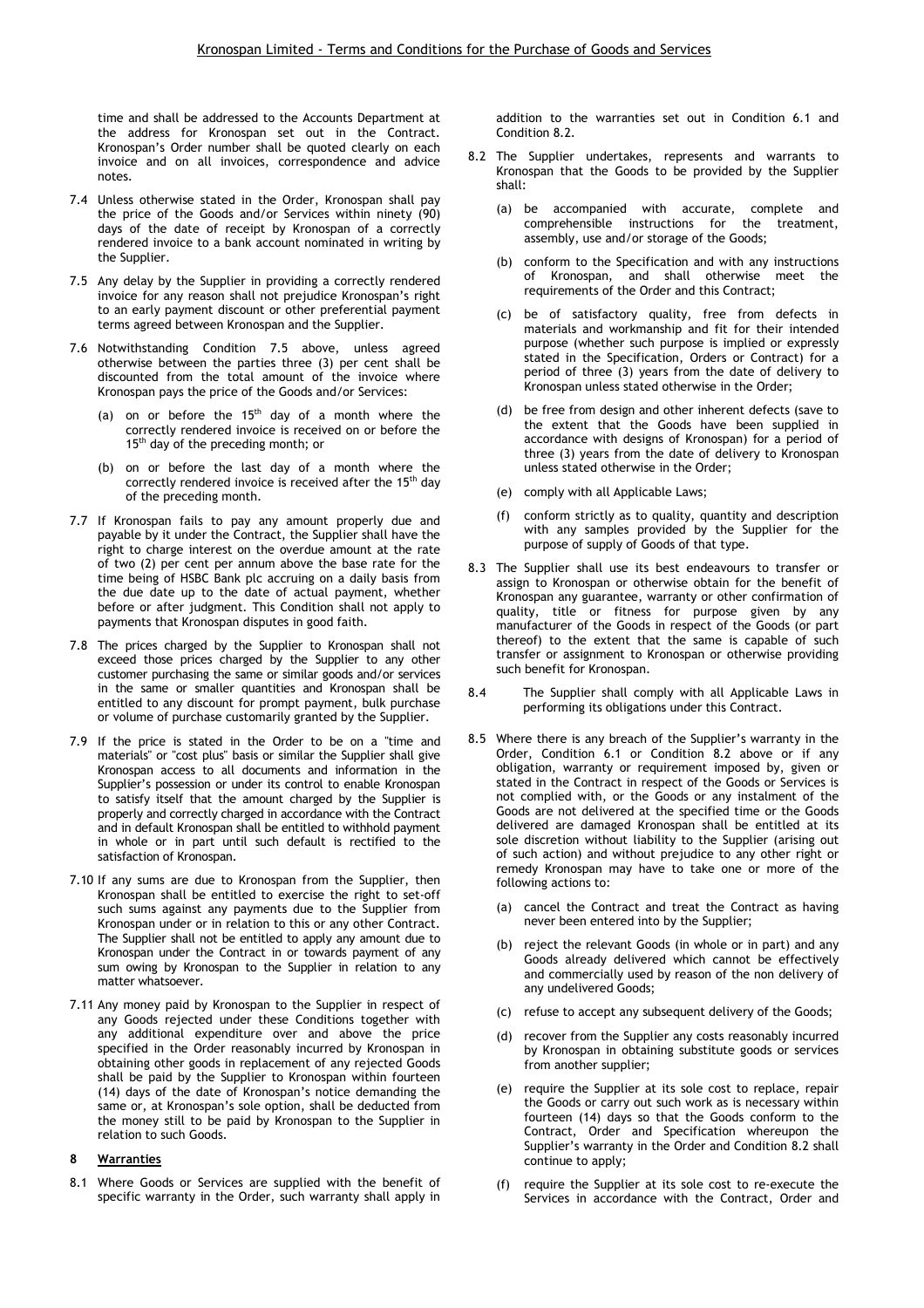Specification within seven (7) days whereupon the Supplier's warranty in the Order and Condition 6.1 shall continue to apply;

- (g) treat this Contract as discharged by the Supplier's breach and:
	- (i) delay payment of the price for the Goods and Services until the requirements of this Contract, Order and any Specification are entirely fulfilled,
	- (ii) refuse to make payment of the price of the Goods or Services; or
	- (iii) require the repayment of any part of the price of the Goods or Services which Kronospan has paid whether or not Kronospan has previously required the Supplier to repair the Goods, supply any replacement Goods or re-execute the Services; and/or
- (h) claim such damages as may have been incurred by Kronospan as a result of the Supplier's breach of the Contract.
- 8.6 If Kronospan claims that an Order has not been fulfilled or has been incorrectly fulfilled the Supplier shall be deemed to accept the validity of the claim unless it serves written notice on Kronospan disputing the said claim and stating the reasons for its dispute within seven (7) days of the date of the said claim.
- 8.7 If Kronospan exercises any right under these Conditions Kronospan may at its absolute discretion require the Supplier to collect the relevant Goods forthwith or return the Goods to the Supplier at the Supplier's cost.
- 8.8 Kronospan's rights under these Conditions are in addition to any statutory remedies available to Kronospan.

#### 9 Product Recall

- 9.1 The Supplier shall immediately notify Kronospan in writing providing all relevant details if it discovers that there is:
	- (a) any defect in the Goods which have been delivered to Kronospan at any time; or
	- (b) any error or omission in the instructions for the use and/or assembly of the Goods;

(whether or not any such defect, error or omission represents a breach of the warranty in Condition 8.2 or any other Condition) which causes or may cause any risk of death, injury or damage to property.

- 9.2 Kronospan may at its discretion and at the Supplier's own cost:
	- (a) recall any Goods or any other products into which the Goods have been incorporated already sold by Kronospan to its customers (whether for a refund, credit or replacement which shall in each case be undertaken by the Supplier at Kronospan's option); and/or
	- (b) issue any notification whether in writing or otherwise to its customer about the manner of use or operation of any Goods or any other products into which the Goods have been incorporated already sold by Kronospan to its customers;

in each case on the basis of the identification whether by Kronospan, its customers or any third party of any defect in the relevant Goods or any error or omission in the instructions for their use or assembly (whether or not that defect, error or omission represents a breach of the warranty in Condition 8.2 above or any other Condition) which Kronospan reasonably concludes affects or may affect any of the Goods supplied which causes or may cause any risk of death, injury or damage to property.

### 10 Indemnity

- 10.1 Without prejudice to Kronospan's other rights and remedies the Supplier shall indemnify and keep Kronospan indemnified in full against all actions, claims, demands, proceedings, liabilities, costs, expenses, damages and losses (whether direct or indirect), including any interest, fines, legal and other professional fees and expenses awarded against or incurred or paid by Kronospan as a result of or in connection with:
	- (a) any claim made against Kronospan by a third party for death, personal injury or damage to property arising out of, or in connection with, defects in Goods or Services, to the extent that the defect in the Goods is attributable to the acts or omissions of the Supplier, its employees, agents or subcontractors;
	- (b) any claim made against Kronospan by a third party arising out of, or in connection with, the supply of the Goods or Services, to the extent that such claim arises out of the breach, negligent performance or failure or delay in performance of the Contract by the Supplier, its employees, agents or subcontractors;
	- (c) any claim made against Kronospan for actual or alleged infringement of a third party's Intellectual Property Rights arising out of, or in connection with, the manufacture, supply or use of the Goods, or receipt, use or supply of the Services;
	- (d) the employment or termination of employment of any employee(s) of Kronospan or persons providing services similar to the Services whose employment may transfer to the Supplier in connection with the commencement or termination of the Contract or who claim that their employment or such claims so transfer;
	- (e) the termination of employment of any employee(s) of the Supplier or their subcontractors arising from the termination of the Contract (or a person who would have been an employee of the Supplier or their subcontractors but for such termination).
- 10.2 The Supplier shall provide all facilities, assistance and advice required by Kronospan or its insurers for the purpose of contesting or dealing with any action, claim or matter arising out of the Supplier's performance, or purported performance of, or failure to perform, the Contract.

## 11 **Insurance**

- 11.1 The Supplier shall at its own cost (and shall ensure that subcontractors of the Supplier shall at their own cost) effect and keep in place with reputable insurers such insurance policies as are appropriate and adequate having regard to its obligations and liabilities under the Contract including but not limited to product liability, public liability, employers liability and professional indemnity insurance.
- 11.2 The Supplier shall (and shall ensure that subcontractors of the Supplier shall) on the written request of Kronospan from time to time provide Kronospan with reasonable details of the insurance maintained in force in accordance with this Condition 11. The Supplier shall (and shall ensure that its subcontractors shall) do nothing to invalidate any of the policies maintained in force in accordance with this Condition 11. The aggregate amount of the insurances required from the Supplier (and the Supplier's subcontractors (as the case may be)) pursuant to Condition 11.1 above shall be no less than £10,000,000 at any one time.

### 12 Confidentiality

12.1 The Supplier shall keep and procure to be kept secret and confidential all information disclosed or obtained as a result of the relationship of the parties under the Contract and shall not use nor disclose the same save for the purposes of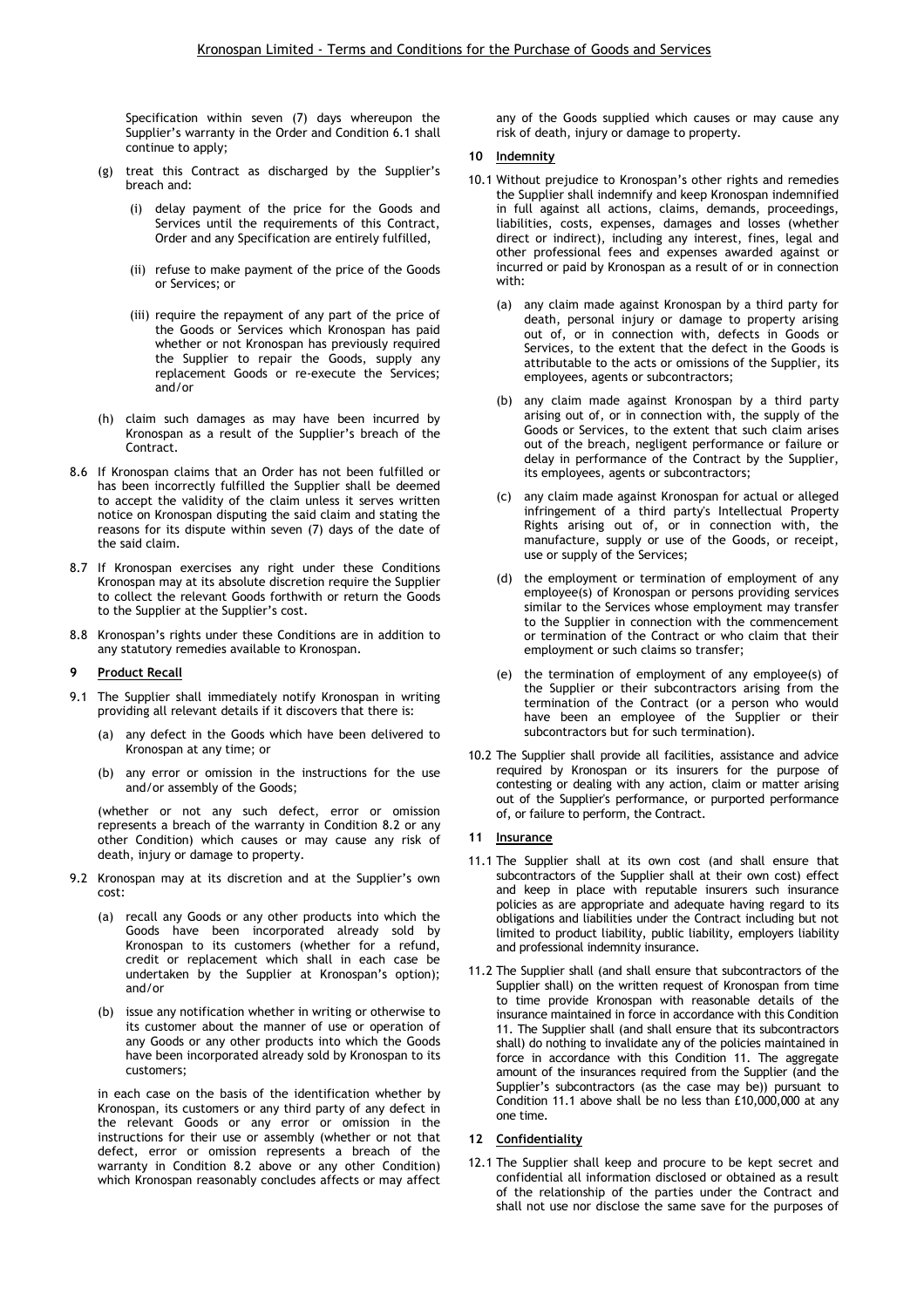the proper performance of the Contract or with the prior written consent of Kronospan.

- 12.2 The obligations of confidentiality in this Condition 12 shall not extend to any information which the Supplier can show is in, or has become part of, the public domain other than as a result of a breach of the obligations of confidentiality under these Conditions; was in its written records prior to entering into the Contract and not subject to any confidentiality obligations; was independently disclosed to it by a third party entitled to disclose the same or is required to be disclosed under any applicable law, or by order of a court or governmental body or authority of competent jurisdiction.
- 12.3 The Supplier shall not make any announcement or otherwise publicise the existence of or disclose to any person the provisions of the Contract without the prior written consent of Kronospan.

### 13 Intellectual Property

- 13.1 All materials including tools, jigs, special tackle, patterns, plates, designs and any Specifications supplied by Kronospan, and any copies made by or for the Supplier shall be the property of Kronospan, shall remain Kronospan's property, shall only be used for the purposes of this Contract, shall be treated by the Supplier as strictly confidential and shall be returned by the Supplier as strictly confidential and shall be returned by the Supplier immediately on request to Kronospan at the Supplier's sole risk and cost and in the case of items for which Kronospan has provided only part of the cost, upon payment of the remainder of such cost. The Supplier shall indemnify and keep Kronospan indemnified against any loss or damage to materials supplied by Kronospan whilst in the Supplier's possession.
- 13.2 Any and all Intellectual Property created or acquired in the course of or as a result of any work carried out by the Supplier under or in pursuance of the Contract, shall, from the date of their creation or acquisition by the Supplier and otherwise promptly upon request by Kronospan, belong exclusively, throughout the world, to Kronospan.
- 13.3 The Supplier shall grant or procure the grant of an adequate licence or sub-licence to Kronospan at no extra cost, of any Intellectual Property which the Supplier does not own, incorporated or utilised in any work done by the Supplier for Kronospan in pursuance of the Contract sufficient to enable Kronospan to make full use of such work and to repair, update or maintain the work in which such results are incorporated.
- 13.4 The Supplier hereby agrees and undertakes promptly at the request of Kronospan, but at its own cost, to do all such acts or deeds and execute all such documents as may be required by Kronospan to give effect to the provisions and intentions of this Condition 13.

#### 14 Termination

- 14.1 Kronospan may immediately terminate the Contract without payment of compensation or other damages caused to the Supplier solely by such termination by giving notice in writing to the Supplier if any one or more of the following events happens:
	- (a) the Supplier commits a material breach of any of its obligations under the Contract which is incapable of remedy;
	- (b) the Supplier fails to remedy, where it is capable of remedy, or persists in any breach of any of its obligations under the Contract after having been required in writing to remedy or desist from such breach within a period of seven (7) days;
	- (c) the Supplier commits a breach of any Applicable Law;
	- (d) the Supplier:
- (i) suspends, or threatens to suspend, payment of its debts (whether principal or interest) or is deemed to be unable to pay its debts within the meaning of section 123 of the Insolvency Act 1986;
- (ii) calls a meeting, gives a notice, passes a resolution or files a petition, or an order is made, in connection with the winding up of that party (save for the sole purpose of a solvent voluntary reconstruction or amalgamation);
- (iii) has an application to appoint an administrator made or a notice of intention to appoint an administrator filed or an administrator is appointed in respect of it or all or any part of its assets;
- (iv) has a receiver or administrative receiver appointed over all or any part of its assets or a person becomes entitled to appoint a receiver or administrative receiver over such assets;
- (v) takes any steps in connection with proposing a company voluntary arrangement or a company voluntary arrangement is passed in relation to it, or it commences negotiations with all or any of its creditors with a view to rescheduling any of its debts;
- (vi) or any partner in the Supplier appears on reasonable grounds to be unable to pay its debts within the meaning of section 268 of the Insolvency Act 1986 or presents its own or has presented against it a bankruptcy petition or a bankruptcy order is made against it;
- (vii) or any partner in the Supplier proposes a voluntary arrangement within the meaning of section 1 or section 253 of the Insolvency Act 1986 or an interim order is made in relation to the other party under section 252 of the Insolvency Act 1986, or any other steps are taken or negotiations commenced by the other party or any of its creditors with a view to proposing any kind of composition, compromise or arrangement involving the other party and any of its creditors;
- (viii) has any steps taken by a secured lender to obtain possession of the property on which it has security or otherwise to enforce its security;
- (ix) has any distress, execution or sequestration or other such process levied or enforced on any of its assets which is not discharged within fourteen (14) days of it being levied;
- (x) or any partner in the Supplier dies or becomes a patient under any mental health legislation or is subject to a term of imprisonment whether or not suspended;
- (xi) where has any proceeding taken, with respect to it in any jurisdiction to which it is subject, or any event happens in such jurisdiction that has an effect equivalent or similar to any of the events in this Condition 14.1(d); and/or
- (e) ceases, or appears in the reasonable opinion of Kronospan likely or is threatening to cease, to carry on all or a substantial part of its business.
- 14.2 The termination of the Contract shall be without prejudice to the rights and remedies of either party which may have accrued up to the date of termination.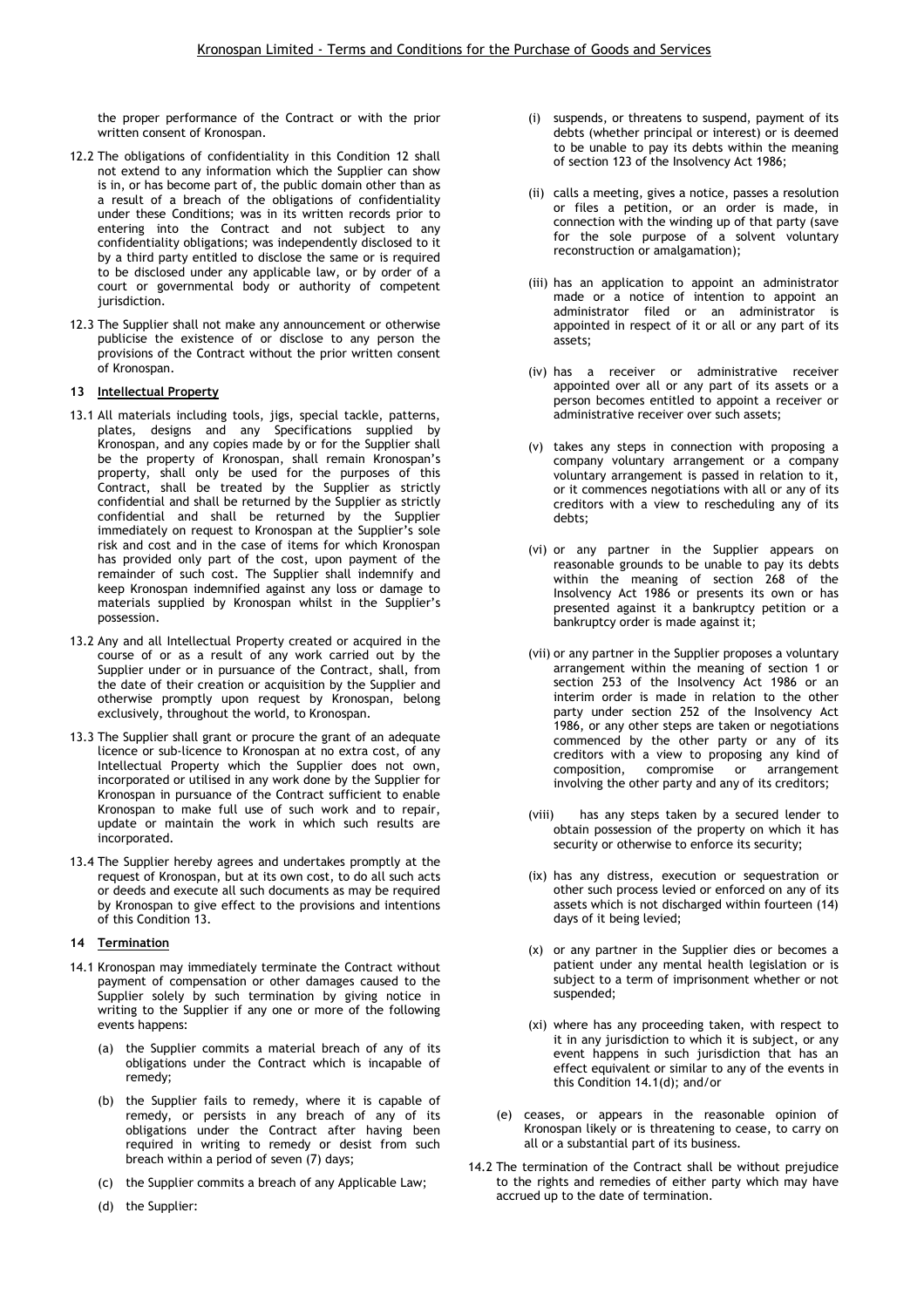- 14.3 Upon termination of the Contract for any reason whatsoever:
	- (a) (subject to Condition 14.2 above) the relationship of the parties shall cease save as (and to the extent) expressly provided for in this Condition 14.3;
	- (b) any provision which expressly or by implication is intended to come into or remain in force on or after termination shall continue in full force and effect;
	- (c) the Supplier shall immediately return to Kronospan (or if Kronospan so requests by notice in writing, destroy) all of Kronospan's property in its possession at the date of termination including all confidential information, together with all copies of such confidential information and shall certify that it has done so, and shall make no further use of such confidential information; and
	- (d) all Contracts and Orders outstanding are terminated unless Kronospan expressly states otherwise in writing.

### 15 Assignment, Sub-Contracting and Third Party Rights

- 15.1 The Contract is personal to the Supplier. The Supplier shall not assign, delegate, sub-contract, transfer, charge or otherwise dispose of all or any of its rights and responsibilities under the Contract without the prior written consent of Kronospan.
- 15.2 If any such consent is given it shall not relieve the Supplier from any obligation under the Contract and the Supplier shall be responsible for all acts and omissions of any subcontractor, assignee, transferee or charge as if they were the acts or omissions of the Supplier.
- 15.3 Kronospan may assign, delegate, sub-contract, transfer, charge or otherwise dispose of all or any of its rights and responsibilities under the Contract at any time without the prior written consent of the Supplier.
- 15.4Kronospan's Affiliates may enforce the provisions of the Contract. Any other person who is not a party to the Contract (including any employee, officer, agent, representative or subcontractor of either party) shall not have the right to enforce any provision of the Contract. The rights of the parties to terminate, rescind or agree any variation, waiver or settlement under the Contract are not subject to the consent of any person that is not a party to the Contract.

### 16 Health and Safety

- 16.1 The Supplier shall comply with, and shall ensure its employees, agents and sub-contractors comply with, all applicable policies, site regulations, instructions and safety rules of Kronospan and with all Applicable Laws. All such personnel working on Kronospan's premises must first report to Kronospan's engineer or production manager (as identified to the Supplier) before the commencement of any work. Failure to comply with this Condition 16.1 shall entitle Kronospan to deduct (as a genuine pre-estimate of loss) up to 2.5% of the price payable for the Goods and/or Services pursuant to Condition 7.1, provided at all times that such deduction equates to no less than £500. Such deduction is without prejudice to Kronospan's other rights and remedies.
- 16.2 The Supplier warrants that the Goods or materials to be supplied in accordance with the Order shall be safe and without risk to health or environment when properly used and the Supplier shall provide all necessary information in connection with the design, testing and use of them (whether or not such information has been requested by Kronospan.

### 17 Anti Bribery

- 17.1 The Supplier undertakes that it:
	- (a) has not committed an offence under the Bribery Act 2010 ("Bribery Offence");
- (b) has not been formally notified that it is subject to an investigation relating to an alleged Bribery Offence or prosecution under the Bribery Act 2010; and
- (c) is not aware of any circumstances that could give rise to an investigation relating to an alleged Bribery Offence or prosecution under the Bribery Act 2010.
- 17.2 The Supplier agrees that it:
	- (a) has in place, and shall maintain until termination of the Contract, adequate procedures designed to prevent persons associated with the Supplier (including an employee, sub-contractor, agent or other third party working on behalf of the Supplier (an "Associated Person") from committing a Bribery Offence;
	- (b) shall comply with the Bribery Act 2010 and shall not, and shall procure that no Associated Person shall, commit any Bribery Offence or any act which would constitute a Bribery Offence;
	- (c) shall not do or permit anything to be done which would cause Kronospan or any of Kronospan's employees, subcontractors or agents to commit a Bribery Offence or incur a Bribery Offence or incur a liability in relation to the Bribery Act 2010; and
	- (d) shall notify Kronospan immediately in writing if it becomes aware or has any reason to believe that it has, or any of its Associated Persons have, breached or potentially breached any of the Supplier's obligations under this Condition, such notice to set out full details of the circumstances concerning the breach or potential breach of the Supplier's obligations.

### 18 Non-solicitation

18.1 The Supplier shall not directly or indirectly solicit or entice away (or attempt to solicit or entice away) from the employment of Kronospan or any of its Affiliates or any of Kronospan's key suppliers other than the Supplier insofar as they relate to the provision of the Goods and/or Services, any employee of such party. The Supplier shall not be in breach of this Condition 18.1 as a result of running a bona fide advertising campaign open to all comers and not specifically targeted at any of the employees of the parties listed in this Condition 18.1.

## 19 General

- 19.1 The Supplier shall not exercise any right of lien, general or otherwise and howsoever arising, over any Goods or any other property of Kronospan in the Supplier's possession, in respect of any sums owed by Kronospan to the Supplier under the Contract or otherwise.
- 19.2 Nothing in the Contract shall create, or be deemed to create, a partnership or joint venture or relationship of employer and employee or principal and agent between the parties and no employee of the Supplier shall be deemed to be or have become an employee of Kronospan.
- 19.3 No purported alteration or variation of the Contract or these Conditions shall be effective unless it is in writing, refers specifically to the Contract and is signed by a duly authorised representative of each of the parties to the Contract.
- 19.4 The waiver by either party of any breach of the Contract shall not prevent the subsequent enforcement of that provision and shall not be deemed to be a waiver of any subsequent breach of that or any other provision. Any waiver of any breach of the Contract shall be in writing.
- 19.5 If at any time any part of the Contract is held to be or becomes void or otherwise unenforceable for any reason under any applicable law, the same shall be deemed omitted from the Contract and the validity and/or enforceability of